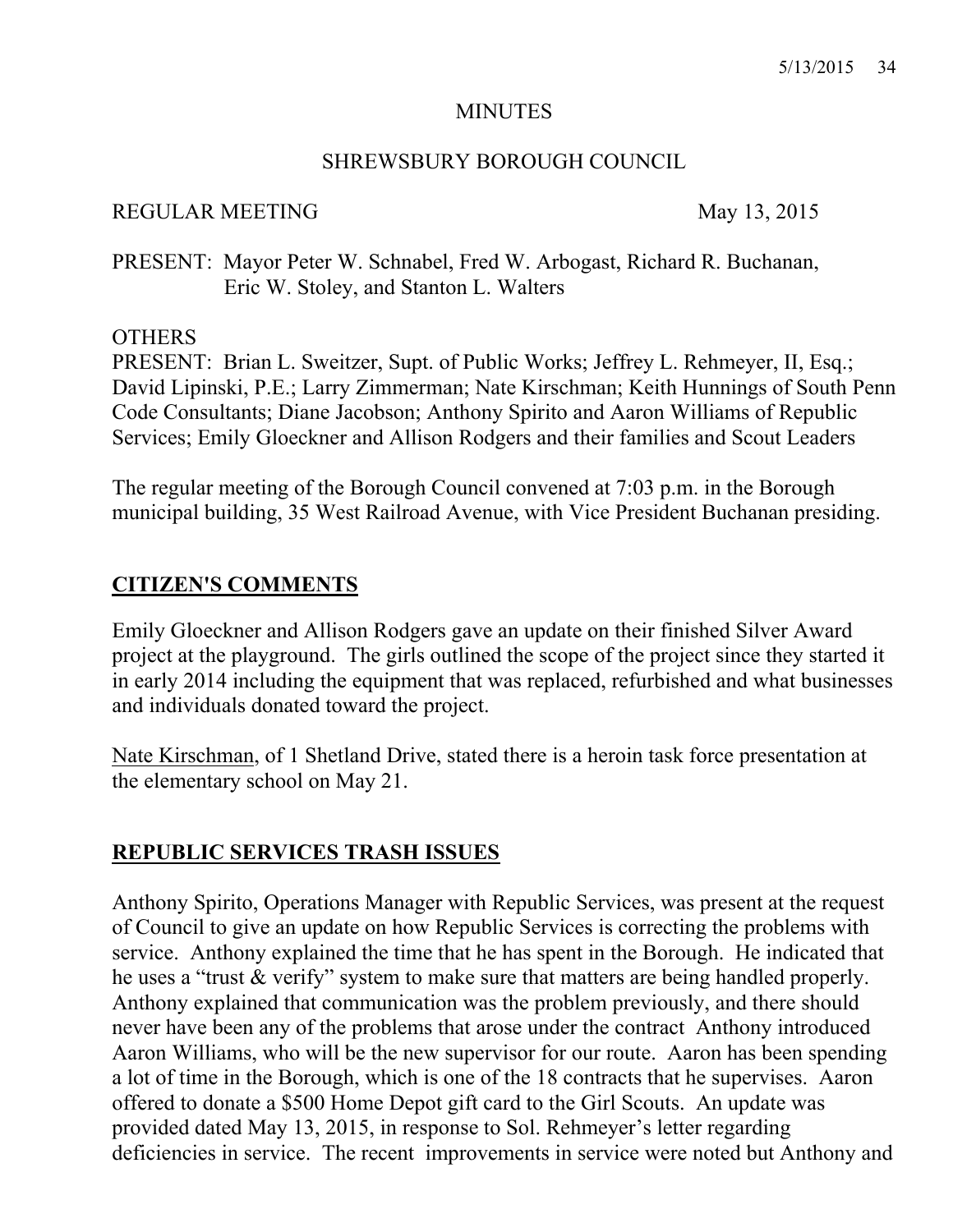Aaron were reminded that they, and others from Republic, must remain diligent and focus on performing as required by the Agreement and the recent letter. The map has been enhanced and was acceptable.

## **APPROVAL OF MINUTES**

The minutes of the April 8 meeting were approved by unanimous consent.

## **APPROVAL OF EXPENDITURES AND REPORT OF ACCOUNTS**

The April expenditures and report of accounts will be presented next month.

## **BILL LIST**

The bill list for April was presented: General account: check numbers 12765 thru 12825; Water account: check numbers 5343 thru 5362; Sewer account: check numbers 4978 thru 4991; Highway Aid account: check numbers 902 and 903.

- E. Stoley moved to approve the bill list for April, 2015.
- F. Arbogast seconded. The motion carried with all in favor.

## **APPROVAL OF PAYROLL REGISTER**

F. Arbogast moved to approve the April 13 and 27 payroll registers.

E. Stoley seconded. The motion carried with all in favor.

## **SUBDIVISION & LAND DEVELOPMENT**

## **Codes Enforcement** – Keith Hunnings

Three permits were issued in April and Keith investigated some complaints. The daycare at the corner of Park Street and West Forrest Avenue removed two dead trees in the buffer and replacements are on order but have not been planted as yet.

**Southern Regional Police Department** – Mayor Schnabel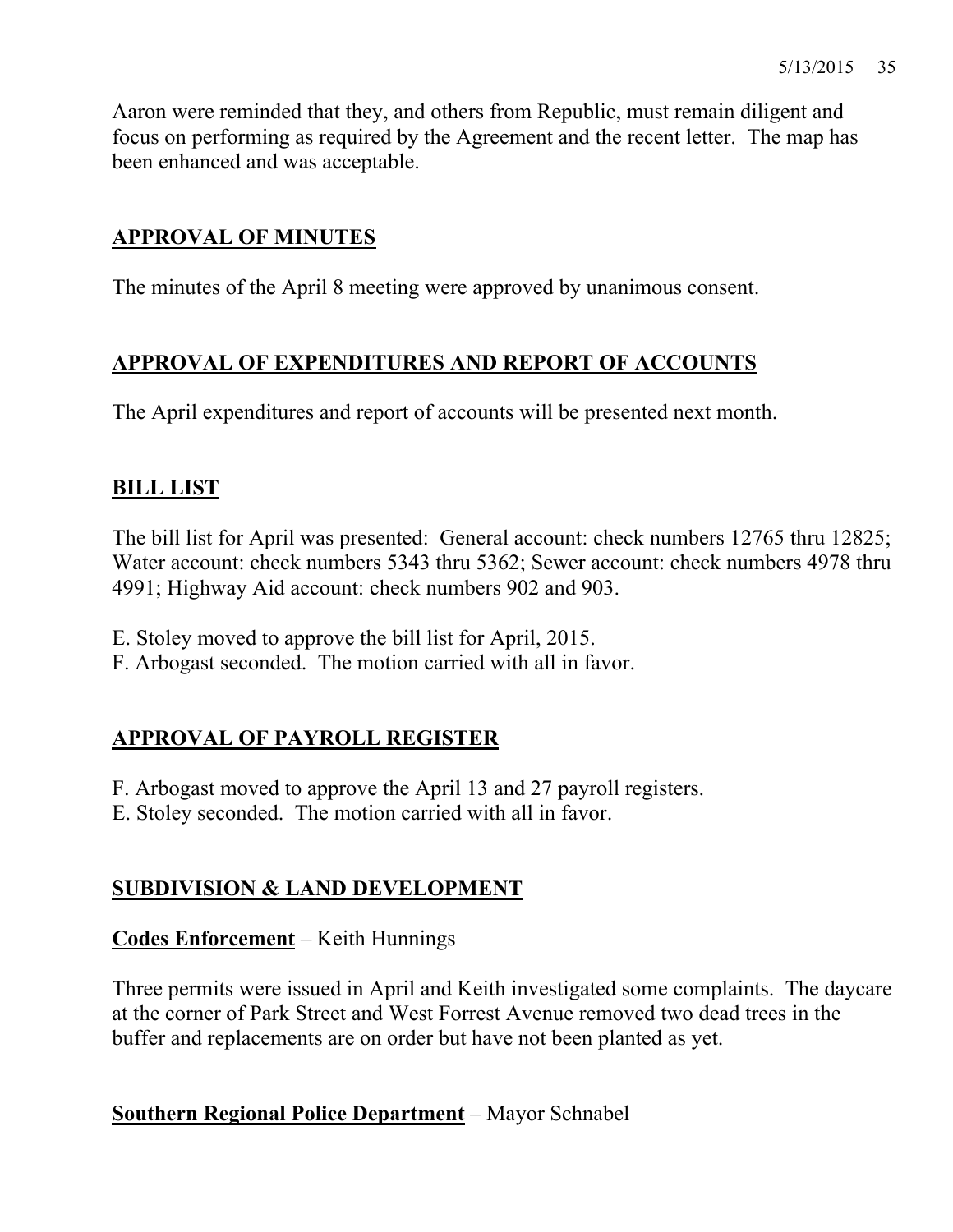Mayor Schnabel highlighted the report. The Department has received as part of the County-wide service the heroin overdose antidote (Narcan).

## **Water & Sewer** – Richard R. Buchanan

### Blouse and Smith Wells and the Susquehanna River Basin Commission

M. Ridgely and F. Arbogast testified at the April 30 hearing. That testimony and R. Buchanan's letter are on record for the meeting on June 4 at which time the permit applications will be reviewed. The amount of \$114,000.00 has been spent to date.

#### AMP Water Tank Inspection

Liquid Engineering inspected the AMP tank as part of the proactive maintenance program. Divers entered the tank and videotaped the interior of the tank. The tank is in good condition with some rust between the panels and manway. Liquid Engineering will provide a quote to repair the rust underwater without draining the tank.

## Water Leaks

Two more leaks were repaired and the pumping level dropped from 325,000 gallons per day to 295,000 gallons per day.

## SCADA System Upgrade

The system that monitors levels in the wells now is checked manually. The cost of the equipment to upgrade the system so levels could be checked remotely is around \$56,000.00. Supt. Sweitzer would like Control Systems 21 to maintain the equipment. The materials would need to be placed out for bids. The solicitor is analyzing this project further.

## Pools Can Be Filled Using Borough Water

R. Buchanan wanted to clarify a statement he made recently and that is that pools can be filled by our water customers but they don't get a break on the sewer portion of the bill.

## **Public Roads & Lighting** – Supt. Sweitzer

## Woodland Drive Road Condition Complaint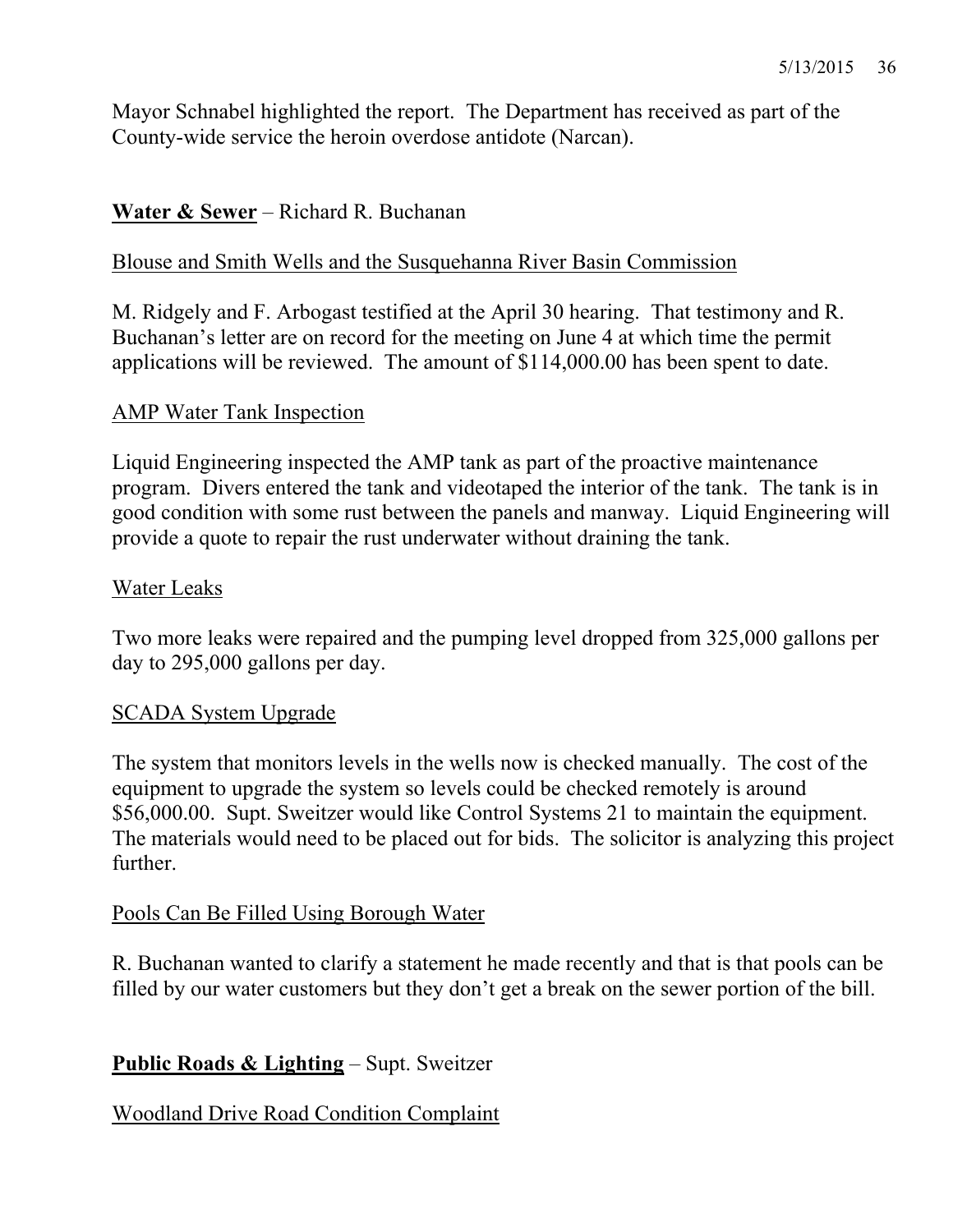A resident submitted a complaint about the condition of Woodland Drive and that it needs to be repaved. The cost to repave is between \$320,000.00 - \$330,000.00 and that may be budgeted for 2016. The Public Works Department can make some repair patches in the meantime. Essex Circle Drive is now a public safety issue and needs attention as soon as possible. A geotechnical engineer will be involved to recommend how the underground water should be handled. The amount of \$160,000.00 was budgeted to repair Essex Circle Drive.

## Road Inspection

The roads were inspected on May 7 and the results were submitted.

## Mount Airy Road Traffic Redesign

A letter was sent asking for the delineators and the shopping center management will be contacted about traffic flow. PennDOT responded that delineators will not be authorized due to maintenance issues. A concrete median is recommended. The shopping center will be contacted regarding the placement of additional signage and pavement markings.

## **Public Lands, Buildings and Finance** – Supt. Sweitzer

## New Playground Equipment

The Girl Scouts will be recognized at the banquet.

## Playground Volunteers

The Church of the Latter Day Saints provided 34 volunteers on April 24 and 25 striping the parking lot, spreading wood carpet, raking leaves, sweeping out the pavilions, and picking up trash.

## Enclosed Pavilion Retaining Wall

A part of the wall collapsed and the rest is leaning due to the winter freeze/thaw. An estimate in the amount of \$9,400.00 was received. The insurance company inspected the wall and will give a written response but the policy is they do not pay for retaining wall collapses that aren't attached to a structure. The area is barricaded. Supt. Sweitzer was asked to obtain two more quotes and then to proceed with the repair at a cost up to \$10,000.00. The drainage behind the wall needs to be addressed.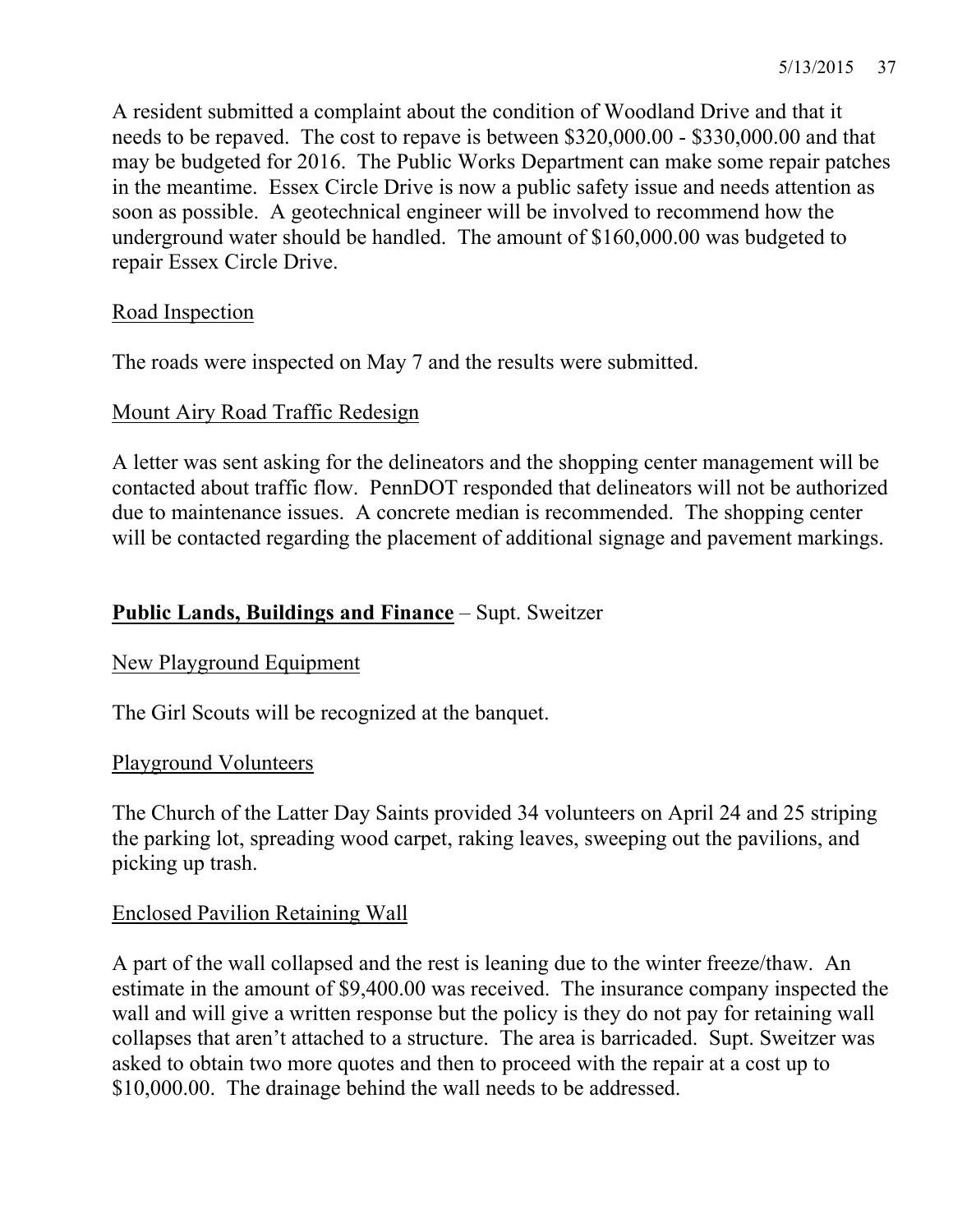E. Stoley moved that two additional quotes be obtained to include addressing the drainage concern with the work to be done not to exceed \$10,000.00. Eng. Lipinski should review how the drainage will be addressed.

F. Arbogast seconded. The motion carried with all in favor.

## Camera System for Park

A quote was received from Crime Intervention Alarm in the amount of \$8,900.00 to place video surveillance cameras at the park. The company was highly recommended by Chief Boddington. There was discussion regarding another unbudgeted expenditure in addition to the retaining wall collapse. From the audience, Diane Kraatz Jacobson, volunteered to donate the money to pay for the surveillance system in light of the recent piece of new playground equipment that was set on fire.

The donation was gratefully accepted and the video camera project will be installed as soon as possible based on the quote received from Crime Intervention Alarm dated May 12, 2015.

## **ENGINEER'S REPORT**

## Proportionate Sharing Report

Eng. Holley and Eng. Lipinski have reviewed the report and then Eng. Lipinski will meet with Supt. Sweitzer and New Freedom Borough with concerns.

## Street Work

Eng. Lipinski stated Council and Supt. Sweitzer may want to check Hanover Street in Glen Rock Borough that was micro-surfaced and rolled in 2008 and the street is holding up well. This type of surfacing could be placed on some streets to gain extra life.

## Deer Creek Pump Station

Eng. Lipinski's office has developed a different design to provide about triple the storage for the wet well and will triple the response time to about an hour. The surveying is complete. The design of the storage pipe and changing the bubbler system to a float system are being worked on as are the contract documents. A Water Quality Permit will need to be obtained from DEP and then the project can be put out for bids.

## South Hill Street Surveying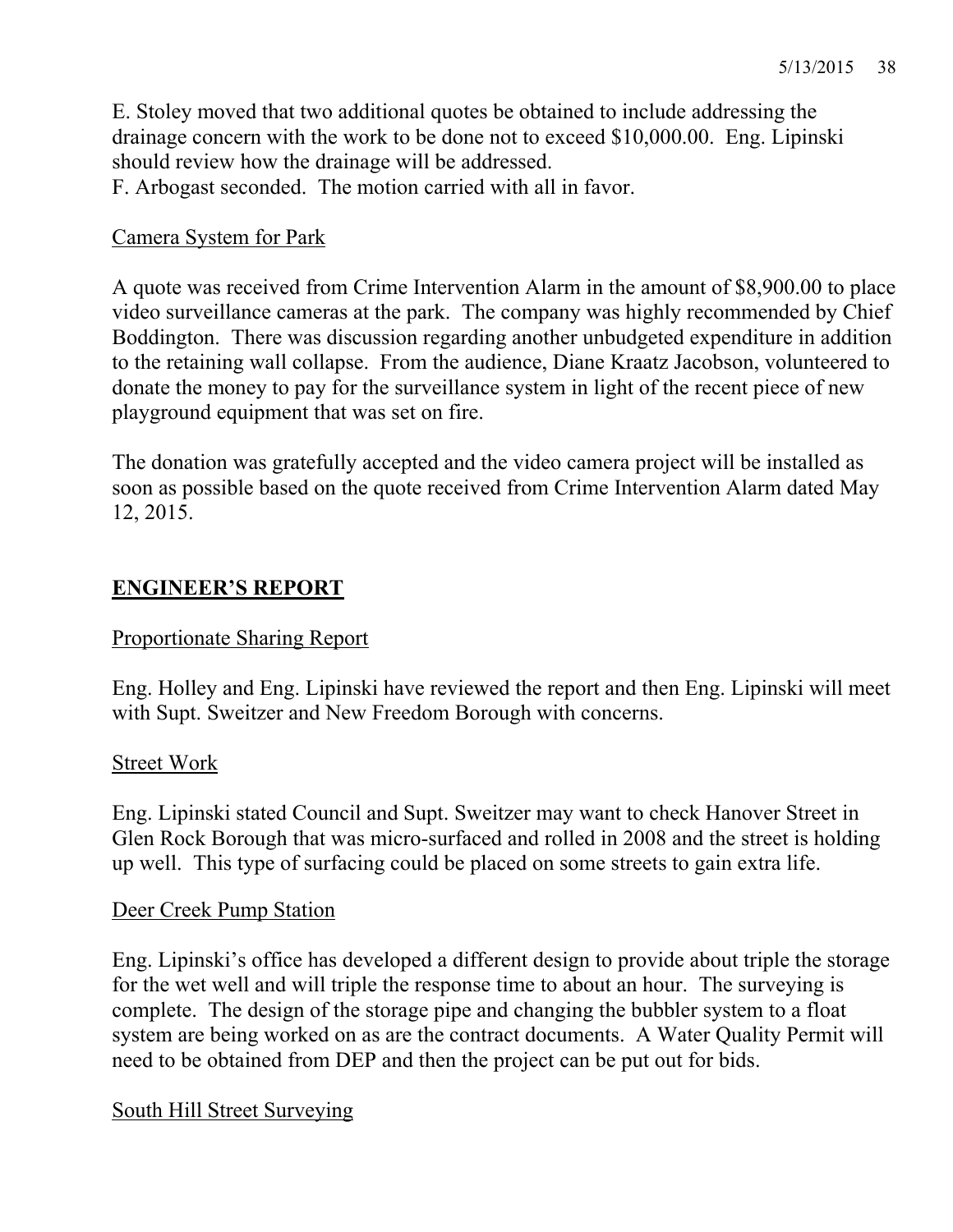The surveying is finished and Eng. Lipinski's office is working on the design and bid documents to replace the water main and services.

## Cloverdale Avenue and Lisburn Avenue Water Main Replacements

The surveying is completed and the design and bid documents are being worked on to replace the ten inch main and services along Cloverdale Avenue and the six inch main and services on Lisburn Avenue are to be replaced.

## **SOLICITOR'S REPORT**

## Heathcote Glen II, Phase III Water

Sol. Rehmeyer sent a letter to the Chief Counsel of the Pennsylvania Public Utility Commission to ask for an opinion on providing water service to three additional lots in the Township and the response was favorable. Sol. Rehmeyer is working with Atty. MacNeal on the documents including those to establish a homeowners' association to address billing for water services. The Water Services Agreement for the original eight lots was forwarded to Atty. MacNeal. The second Water Services Agreement for the three additional lots was signed.

E. Stoley moved to authorize Vice President Buchanan to sign the second Water Services Agreement for the three additional lots.

F. Arbogast seconded. The motion carried with all in favor.

#### Eitzert Farms

Eitzert Development, is still waiting to hear from DEP regarding its NPDES submission from last spring. The developer anticipates that additional storm water facilities will be necessary and that such adjustments would require the developer and the Borough to revisit the Agreement for Financial Security to adjust the numbers. The Borough has a first mortgage against the property as security.

#### 9 – 13 and 15 South Main Street

The Cross Easement has been signed and is ready to be recorded.

#### 95 East Forrest Avenue Land Development

The owner of the property stated he has not heard from AutoZone.

## Roadway Tree and Vegetation Maintenance Ordinance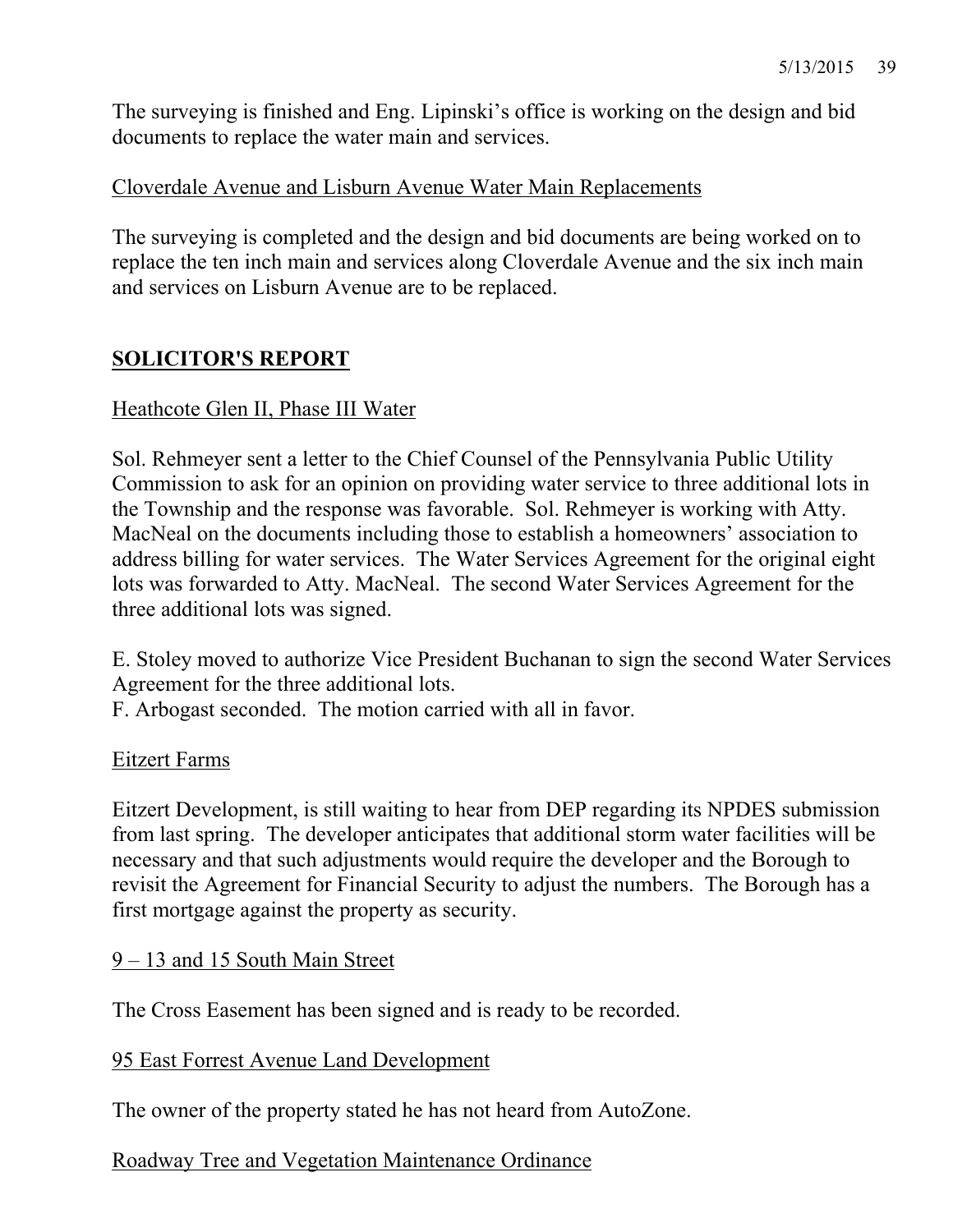The ordinance was presented and will be advertised for adoption at an upcoming meeting.

## 13 Tree Hollow Drive

A collection letter was sent on May 7 for three additional mowing invoices.

#### **Public Safety, Welfare and Personnel** – Fred W. Arbogast

#### CPR Class

There are still some openings for the May 21 class.

#### **Secretary's Report** – Cindy L. Bosley

The trash collection service has improved.

## **York Adams Tax Bureau** –

A report showing income for April was in the mailboxes.

#### **Subdivision, Land Development and Zoning** – Eric W. Stoley

## **Planning Commission/Regional Planning Commission** – Eric W. Stoley

## **UNFINISHED BUSINESS**

#### **NEW BUSINESS**

Issue Control Sheet

The sheet was updated accordingly.

## **COMMUNICATIONS**

A letter was received from the Living Hope Church to use the enclosed pavilion from 3:00 to 6:00 p.m. on July 13, 14, and 15. The request was approved and the normal fee of \$75.00 per day will be charged.

F. Arbogast stated help will be needed during carnival week. June  $22<sup>nd</sup>$  through the  $27<sup>th</sup>$ .